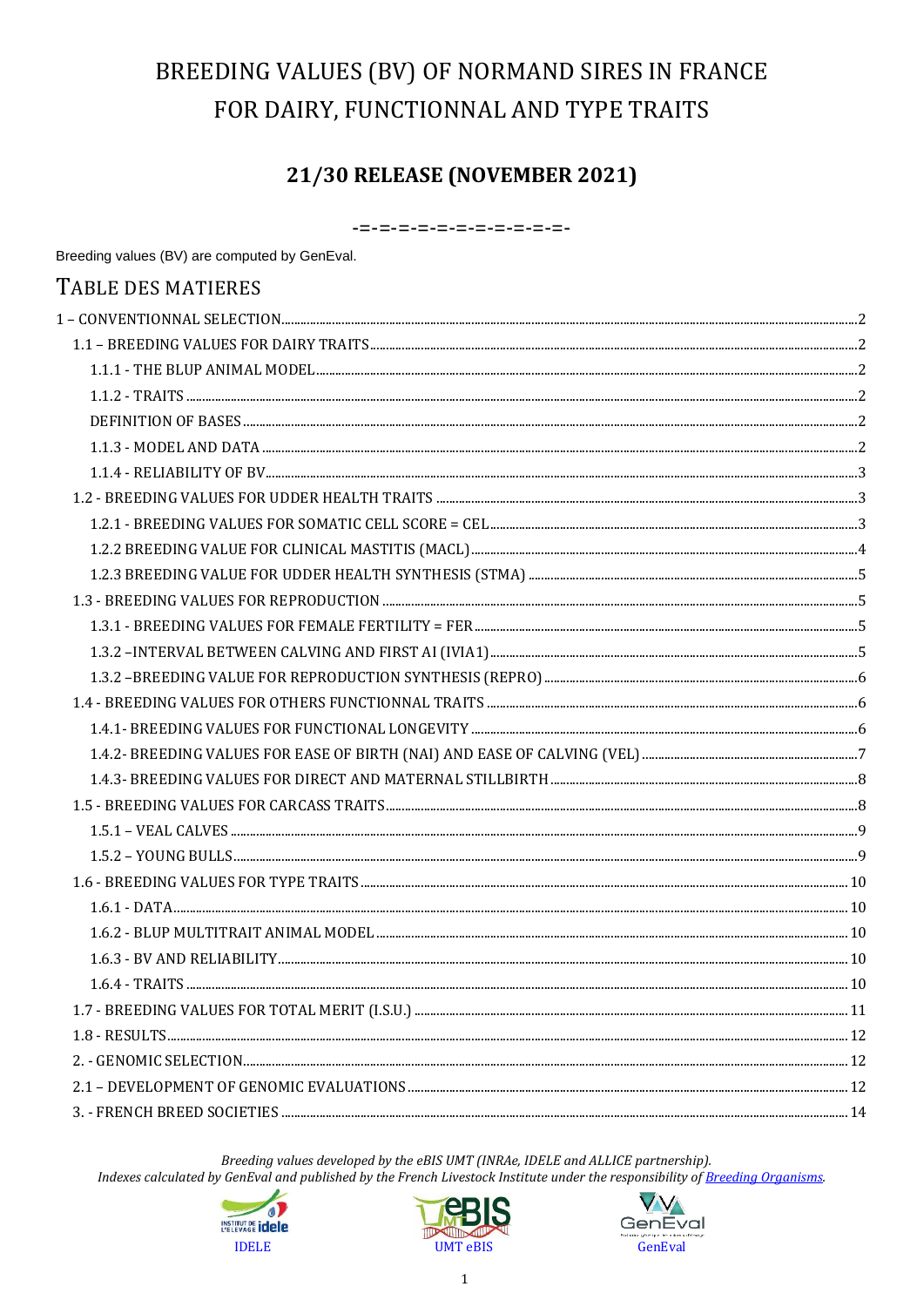# <span id="page-1-0"></span>1. – CONVENTIONNAL SELECTION

# <span id="page-1-1"></span>1.1 – BREEDING VALUES FOR DAIRY TRAITS

BV for dairy traits are computed according to a BLUP - Animal Model procedure

## <span id="page-1-2"></span>*1.1.1 - THE BLUP ANIMAL MODEL*

All pedigree relationships are taken into account. Males and females are simultaneously evaluated. Permanent environment, environmental and genetic effects are simultaneously estimated. Selection of cows and mates are considered.

### <span id="page-1-3"></span>*1.1.2 - TRAITS*

BV is computed for:

- $M$ P = True protein yield (kg; instead of crude protein yield)
- $\bullet$  MG = Fat yield (kg)
- $\bullet$  Lait = Milk (kg)
- $\bullet$  TP = True protein content (‰)
- $\bullet$  TB = Fat content  $(\%_0)$
- INEL = Selection criterion aiming at maximizing the net margin of a dairy herd (no milk quotas, reduced E.U. prices, constant variable plus fixed costs, no substitution activities).

# **INEL (points) = 0.98 [ MP + 0.2 MG + 1 TP + 0.5 TB ] (standard deviation =20 points)**

## <span id="page-1-4"></span>*DEFINITION OF BASES*

#### *Rolling base*

The average BV of cows born between years (n-8) and (n-6) included, having two known parents, at least one milk recorded lactation and a minimum reliability of 30%, is set to zero. That reference group is updated with the release in February.

#### *Fixed base*

The average BV of milk recorded cows with known sires and born between 1977 and 1980 included is set to zero.

Since 2014, the average BV of calving and stillbirth traits was fixed and includes sires born between 2002 and 2005 for Holstein, Normande and Montbeliarde breeds, and born between 2000 and 2005 for regional breeds.

### <span id="page-1-5"></span>*1.1.3 - MODEL AND DATA*

#### *Data and genetic parameters*

First to third parity daughters are included if their date of calving is 90 days or more before the computing date and, when in progress, more than 59 days long. The weights of lactations in progress more than 179 days long or completed lactations are 1 (first parity) and 0.8 (second and third parity) respectively. Second and third parities have smaller heritabilities and do not refer exactly to the same trait as first parities.

All cows with first calving date posterior to September 1st 1979 are considered.

Heritability and repeatability are 30 % and 50 % for yields, 50 % and 70 % for contents respectively.

#### *Model*

Completed lactations are precorrected for lactation length and partly for parity to mature equivalents. Lactations in progress are extended. The correction for lactation length aims at reducing the genetic decrease of fertility level when considering long high yield lactations.

Pre-corrected performances are explained by four groups of factors:

- $\bullet$  BV.
- permanent environment,
- environmental identified factors,
- residual,

Environmental effects are computed within breed :

- herd \* year,
- parity \* region \* year,





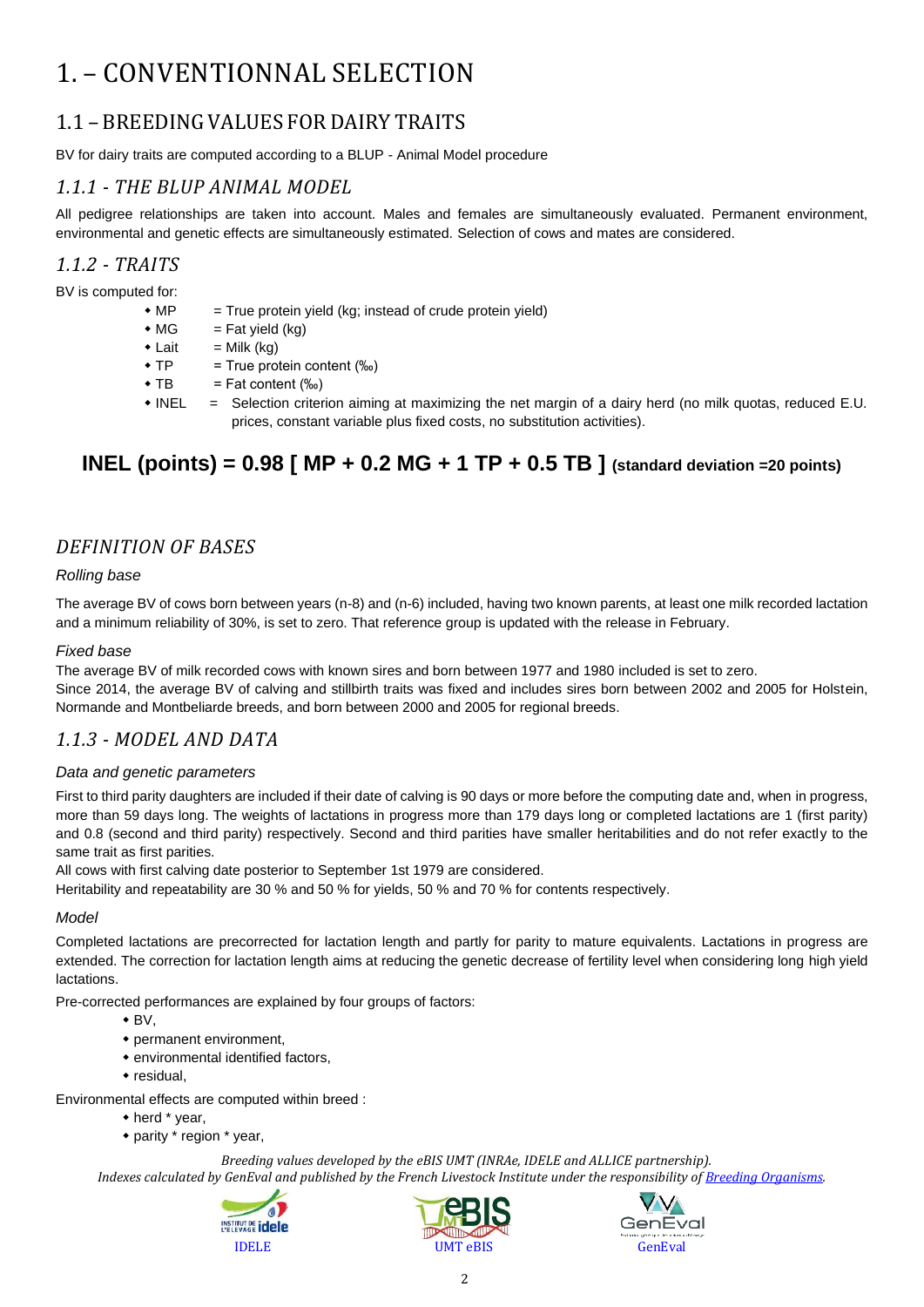- calving month  $*$  parity  $*$  region  $*$  year (first vs  $2<sup>nd</sup>$  and  $3<sup>rd</sup>$  parities),
- age at calving \* parity \* region \* year,
- preceding dry period length \* parity \* region \* year.

A heterogeneous variance model assuming heterogeneous residual variances and known constant ratios (heritability, repeatability) is applied. The linear model for the log residual variance at the herd-year level includes a region-year fixed effect and a herd-year random effect with a within herd autocorrelation. BVs are the expression of the genetic values according to the breed average residual standard deviation in 1996.

### <span id="page-2-0"></span>*1.1.4 - RELIABILITY OF BV*

Only the sum of weights (number of daughters - number of lactations) and the distribution of daughters between herds are taken into account. No ancestry information is included. According to reliability levels for yield traits, standard deviation of BV's are approximately the following:

| Rel. | <b>MP</b><br>True protein<br>yield (kg) | <b>MG</b><br>Fat yield<br>(kg) | Lait<br>Milk yield | <b>TP</b><br>True protein<br>content (‰) | TB<br><b>Fat content</b><br>$(\%circ)$ |
|------|-----------------------------------------|--------------------------------|--------------------|------------------------------------------|----------------------------------------|
| 0.50 | ±25                                     | ±32                            | ±770               | ±1.6                                     | ±2.8                                   |
| 0.60 | $+22$                                   | ±28                            | ±689               | ±1.5                                     | ±2.5                                   |
| 0.70 | ±19                                     | ±24                            | ±596               | ±1.3                                     | ±2.2                                   |
| 0.80 | ±15                                     | ±20                            | $+487$             | ±1.0                                     | ±1.8                                   |
| 0.90 | ±11                                     | ±14                            | ±344               | ±0.7                                     | ±1.3                                   |
| 0.95 | $\pm 8$                                 | ±10                            | $+244$             | ±0.5                                     | ±0.9                                   |

BV's with 70 % reliability or above are official. If the reliability is between 60 % and 69 % high INEL levels are required for officializing BV.

# <span id="page-2-1"></span>1.2 - BREEDING VALUES FOR UDDER HEALTH TRAITS

Evaluations for five functional traits are available in France: Somatic cell score, functional longevity, female fertility, ease of birth and ease of calving.

## <span id="page-2-2"></span>*1.2.1 - BREEDING VALUES FOR SOMATIC CELL SCORE = CEL*

#### *Data*

All monthly Somatic Cell Counts (SCC) after 1/09/89 for parities 1 to 3, between 5 and 450 days in milk are used. Data before 1994 were not exhaustive.

Somatic cell scores (SCS) are defined through a logarithmic transformation

$$
SCS = \log_2\left(\frac{CCS}{100000}\right) + 3
$$

SCS are adjusted for days in milk and parity

 $\textcircled{3}$  A weighted average of adjusted SCS is computed as  $SCSL =$ 

$$
L = \frac{\sum \frac{R}{\sigma} [SCS \text{ adjusted}]}{\sum \frac{R}{\sigma}}
$$

where R is the correlation between the test-day SCS and the average of other SCS and  $\sigma$  is the SCS standard deviation for a given number of days in milk.

SCSL are standardized for parity using a multiplicative factor: 1.15 for first parity, 1.08 for second parity, 1 for third parity.

#### *Model and heritability*

A BLUP animal model is applied and the statistic model is the same as for dairy traits, except for heterogeneous variances. Heritability and repetability of SCSL trait are 15 % and 35 % respectively.

*Breeding values developed by the eBIS UMT (INRAe, IDELE and ALLICE partnership).*





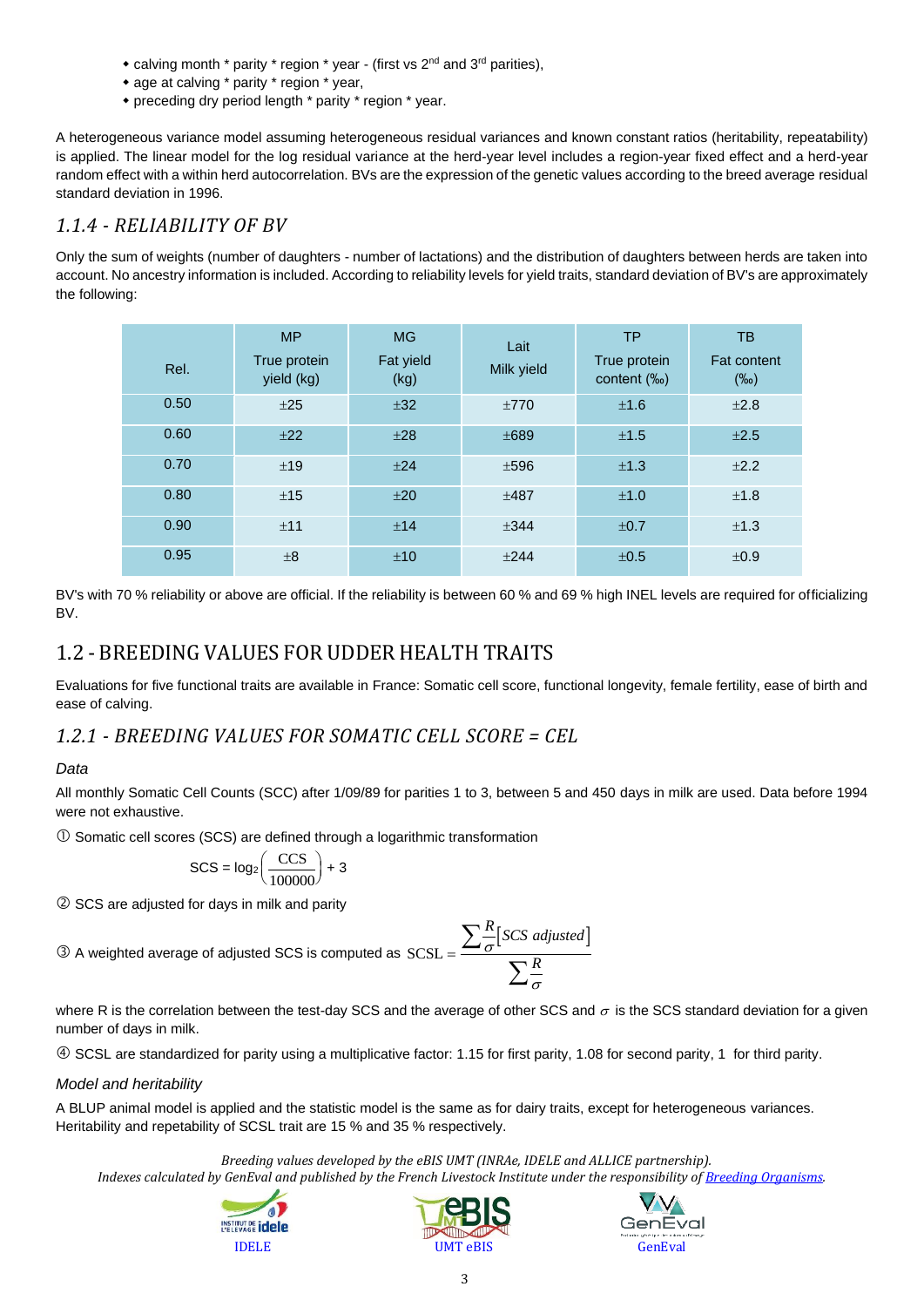### *Expression of breeding values and conditions for publication*

Breeding values (CEL) are expressed in genetic standard deviation units and the publication is allowed with a reliability of at least 50 %. The rolling base is the same as for dairy traits with a minimum reliability of 50 %.

The scale is reversed and bulls with positive CEL are more desirable than others (see table at the end of § 2.1 in the french version).

### <span id="page-3-0"></span>*1.2.2 BREEDING VALUE FOR CLINICAL MASTITIS (MACL)*

The objective is to evaluate the occurrence of clinical mastitis (MACL), selected indirectly since 1997 through cell counts. Indeed, only a part of the resistance to mastitis was taken into account till now.

#### Definition of the trait and data selection

The information is 0 / 1 and can be recorded during milk recording. It applies to the first three lactations and is defined as follows: "At least one event of clinical mastitis recorded during the first 150 days in lactation.

One must be sure that a cow noted "0 = no clinical mastitis", is a healthy cow instead of a non recorded animal. To ensure this, a selection of data is required. The data taken into account begin in 1997. A selection of lactations per herd \* year is done: a herd must declare a minimum of 5% lactations with at least one mastitis event (all lactations, with adjustments for herd size). +

#### Direct clinical mastitis (MACL)

An animal model including a permanent environmental effect (to account for the repeatability of the trait between lactations) is used. The following environmental effects are considered:

- Calving month\*year
- Herd \* year
- Calving age class\*Lactation number\*year

The model includes heterogeneous variances for the following effects:

- Lactation number\*year
- -Area\*year

Thus, a difference in genetic values between animals will result in a difference in performances which varies according to lactation number, area and year. The heritability of the trait is in the range of 2-3% and the repeatability is around 5-6%.

|                             | $h^2$ % | <b>Repeatability %</b> | <b>Genetic standard deviation %</b> |
|-----------------------------|---------|------------------------|-------------------------------------|
| <b>Prim'Holstein, Brune</b> | 1.8     | 5.5                    | 4.12                                |
| Montbéliarde, Tarentaise    | 2.3     | 5.5                    | 4.35                                |
| <b>Normande</b>             | 2.1     | 6.2                    | 4.69                                |
| <b>Simmental</b>            | 2.3     | 5.5                    | 3.57                                |
| <b>Abondance</b>            | 2.3     | 5.5                    | 2.64                                |

#### *Combined clinical mastitis (MACLC)*

Each elementary genetic evaluation is summarized into one corrected data per cow and trait. Functional (SCC, cow fertility FER, heifer fertility FERg, true functional longevity LGF, clinical mastitis MACL), milk and type traits (up to seven traits including milking speed, feet and legs, udder and body traits) are combined in an approximate Multi-trait BLUP Animal Model which produces three combined functional traits used in ISU calculations. So the reliability of combined MACL is increased especially thanks to cell counts and it replaces direct MACL as the official B.V.

#### *Expression of breeding values and conditions for publication*

Breeding values are expressed in genetic standard deviation units (one genetic S.D.=4 to 5 %) and the publication is allowed with a minimum reliability of 50 %. The rolling base is the same as for the dairy traits.

A positive BV for MACL is desirable and a 1 point difference in BV is equivalent to additional 2-2.5 percentage points in MC events of the daughters of a sire.

*Breeding values developed by the eBIS UMT (INRAe, IDELE and ALLICE partnership).*





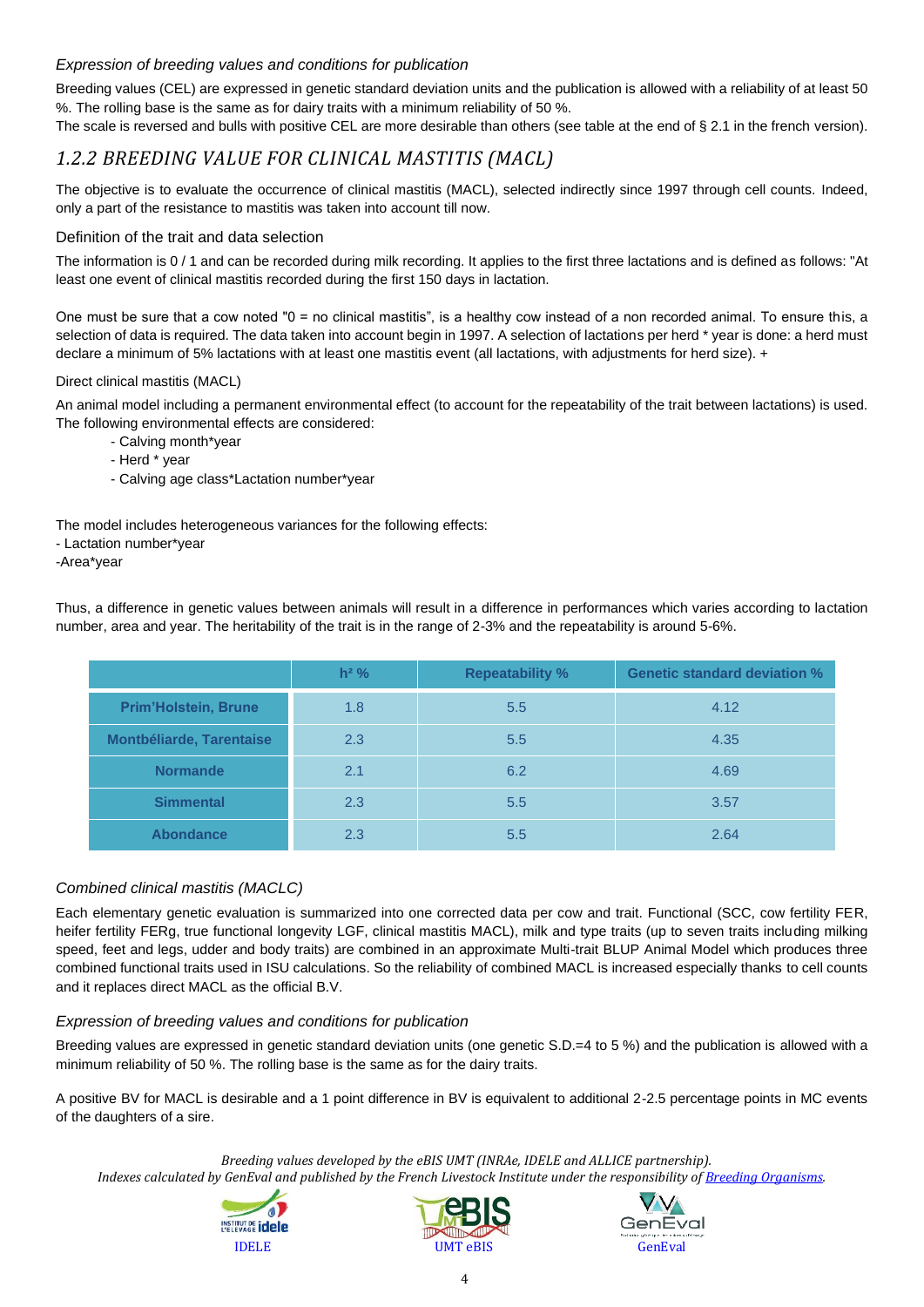# <span id="page-4-0"></span>*1.2.3 BREEDING VALUE FOR UDDER HEALTH SYNTHESIS (STMA)*

Breeding Value for Udder Health Synthesis is a combination of Somatic Cell Score and Clinical Mastisis:

# **STMA = ( 0.6 \* CELc + 0.4 \* MACLc ) / 0.90**

# <span id="page-4-1"></span>1.3 - BREEDING VALUES FOR REPRODUCTION

# <span id="page-4-2"></span>*1.3.1 - BREEDING VALUES FOR FEMALE FERTILITY = FER*

The purpose is to evaluate the fertility of adult daughters and not to describe the male fertility of the service sire.

### *Data*

The analyzed trait is defined as the result (success/failure) of A.I. that have been made in milk recorded herds since September 1995. Those which happened at least 6 months before the run are assessed according to the following rules:

- when there is a subsequent calving, the successful A.I. is the most in accordance with the gestation length of the breed, in the interval between 45 days after IA and 15 days above the reference gestation length.
- when there is no subsequent calving, IA status is assessed according to the first of the following rules:
	- unsuccessful, if the female is known as dead or sold for slaughter;
	- successful, if the female is known as moved to a non milk recorded herd;
	- successful, if IA has occurred less than 340 days before; a probability of gestation is applied according to the time from IA, heifer or cow status, breed and IA rank;
	- successful, if IA has occurred more than 340 days before, when the lactation stage was less or equal to 260 days;
	- unsuccessful, if IA has occurred more than 340 days before, when the lactation stage was more than 260 days;

Subsequent A.I. within the same parity are discarded and preceding ones are considered as failed. Heifers, 1<sup>st</sup>, 2<sup>nd</sup> and 3<sup>rd</sup> parity cows are included in the genetic evaluation, with at most 3 IA in the same parity.

### *Direct fertility (FER, FERG)*

The fertility of heifers and the fertility of cows are considered as two correlated traits with a common heritability at 2%. Moreover, the corresponding two non-return rates between 18 and 56 days are evaluated but not published and used as predictors in step (c) below.

The traits are separately evaluated with a Blup Animal Model procedure. The model of analysis includes the following effects: herd and IA technician, within year ; parity; month and day in the week, within year and region ; calving-insemination interval for cows or age at insemination for heifers, within year; the inbreeding coefficients of the dam and its calf; the breed of the service bull; the service bull within year (random effect); the permanent environment of the cow (random effect).

### *Combined fertility (FERC)*

Each elementary genetic evaluation is summarized into one corrected data per cow and trait. Functional (SCC, cow fertility FER, heifer fertility FERG, true functional longevity LGF, clinical mastitis MACL), milk and type traits (up to seven traits including milking speed, feet and legs, udder and body traits) are combined in an approximate Multi-trait BLUP Animal Model which produces three combined functional traits used in ISU calculations. So, the reliability of combined fertilities, FERC and FERGC is increased especially for young bulls. Combined BVs replace direct BVs as official figures.

#### *Expression of breeding values and conditions for publication*

Breeding values (FER) are expressed in genetic standard deviation units (one genetic S.D.= 7 %) and the publication is allowed with a minimum reliability of 50 %. The rolling base is the same as for the dairy traits without any minimum for reliability.

A positive BV for FER is desirable and a 1 point difference in BV is equivalent to additional 3.5 points in the conception rate of the adult daughters of a sire.

# <span id="page-4-3"></span>*1.3.2 –INTERVAL BETWEEN CALVING AND FIRST AI (IVIA1)*

IVIA1 reflects the genetic ability to initiate postpartum cyclicity even if, associated with AI, it depends partly on breeder decision The evaluated trait is the interval in days between calving and first AI up to the third lactation. A positive value corresponds to a short interval after calving.





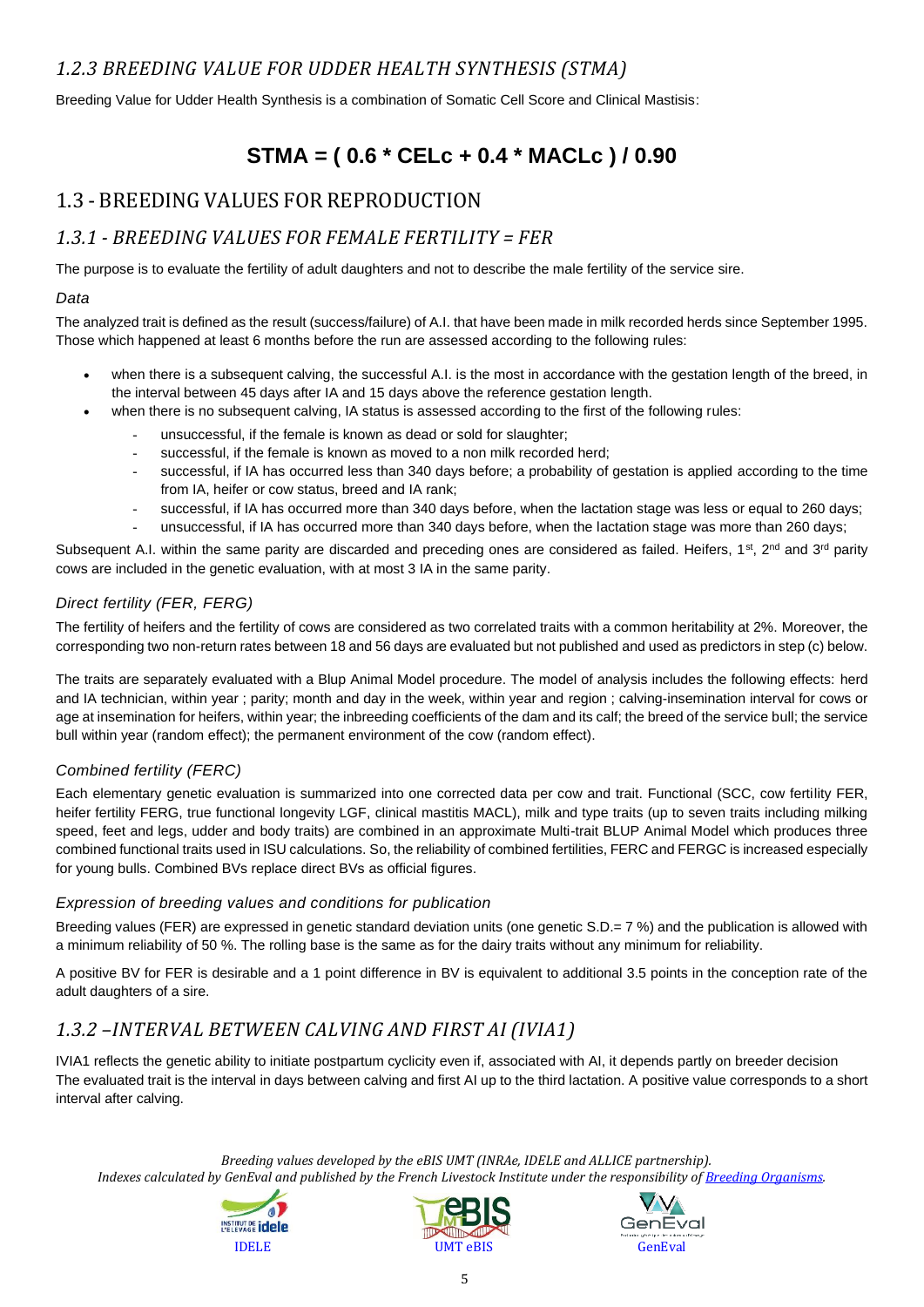The evaluation model is a single-trait blup animal model with permanenet environment effect including the following fixed effects:

- Herd-year
- Calving month-year-region,
- Calving age,
- Parity preceding AI.

The heritability of the trait is between 3% and 6% and the repeatability is around 10%; genetic parameters by breed are listed below. After this step, direct results are included into the general procedure for combined functional traits presented above (see § 2-2-3-c and d).

|                      | <b>IVIA1</b>                                            |      |        |  |  |
|----------------------|---------------------------------------------------------|------|--------|--|--|
|                      | $h2$ %<br>Genetic standard deviation<br>Repeatability % |      |        |  |  |
| <b>Montbéliarde</b>  | 3.7                                                     | 8.8  | 5d     |  |  |
| <b>Normande</b>      | 3.4                                                     | 8.1  | 5d     |  |  |
| <b>Prim'holstein</b> | 6.1                                                     | 12.2 | 7.75 d |  |  |

# <span id="page-5-0"></span>*1.3.2 –BREEDING VALUE FOR REPRODUCTION SYNTHESIS (REPRO)*

This synthesis includes breeding values for Fertility of cows, Fertility of heifers and Interval between calving and first AI:

# **REPRO = 1.36986 ( 0.52 \* FERc + 0.30 \* FERGc + 0.18 \* IVIA1c )**

# <span id="page-5-1"></span>1.4 - BREEDING VALUES FOR OTHERS FUNCTIONNAL TRAITS

## <span id="page-5-2"></span>*1.4.1- BREEDING VALUES FOR FUNCTIONAL LONGEVITY*

- True longevity is defined as actual longevity, i.e., mainly dependent on production,
- Functional longevity is the ability to delay involuntary culling due to, e.g. sterility, lameness, mastitis, or other diseases.

The aim of the evaluation is to improve functional longevity. Functional longevity is approximated by correcting true longevity for the main source of voluntary culling, i.e., culling for low production.

### *Direct functional longevity (LGF)*

Longevity is measured as Length of Productive Life (LPL), defined as the number of days from first calving to last test date known for lactations 1 to 5 starting after 01/01/1988. LPL is measured at time to, 5 months before the beginning of the computations. Then two kinds of records are used:

- **- Uncensored records** when LPL is known exactly (the cow is dead or culled). It is assumed to be the case when no milk record has been collected for the last 5 months,
- **- Censored records** when animals are still alive at the time of the evaluation. It is the case for any cow:
	- with a milk record collected during the last 5 months,
	- sold to other herds,
	- in a herd in which at least 50% of the animals has been culled or sold,

The joint analysis of censored and uncensored records is based on the concept of hazard rate defined as the probability of being culled at time t, given that the animal is alive immediately prior to t.

The hazard at time t of a particular cow is described as the product of:

- a baseline hazard function, depending on year, parity (1 to 5) and stage of lactation (0-270d, 270-380d, >=380d, dry period) describing how the hazard increases with parity and stage of lactation,
- a positive term (the exponential of a sum of time-dependent effects) describing how the baseline hazard rate is modified due to the own characteristics of the cow or of her herd. These effects include:

#### *Breeding values developed by the eBIS UMT (INRAe, IDELE and ALLICE partnership).*





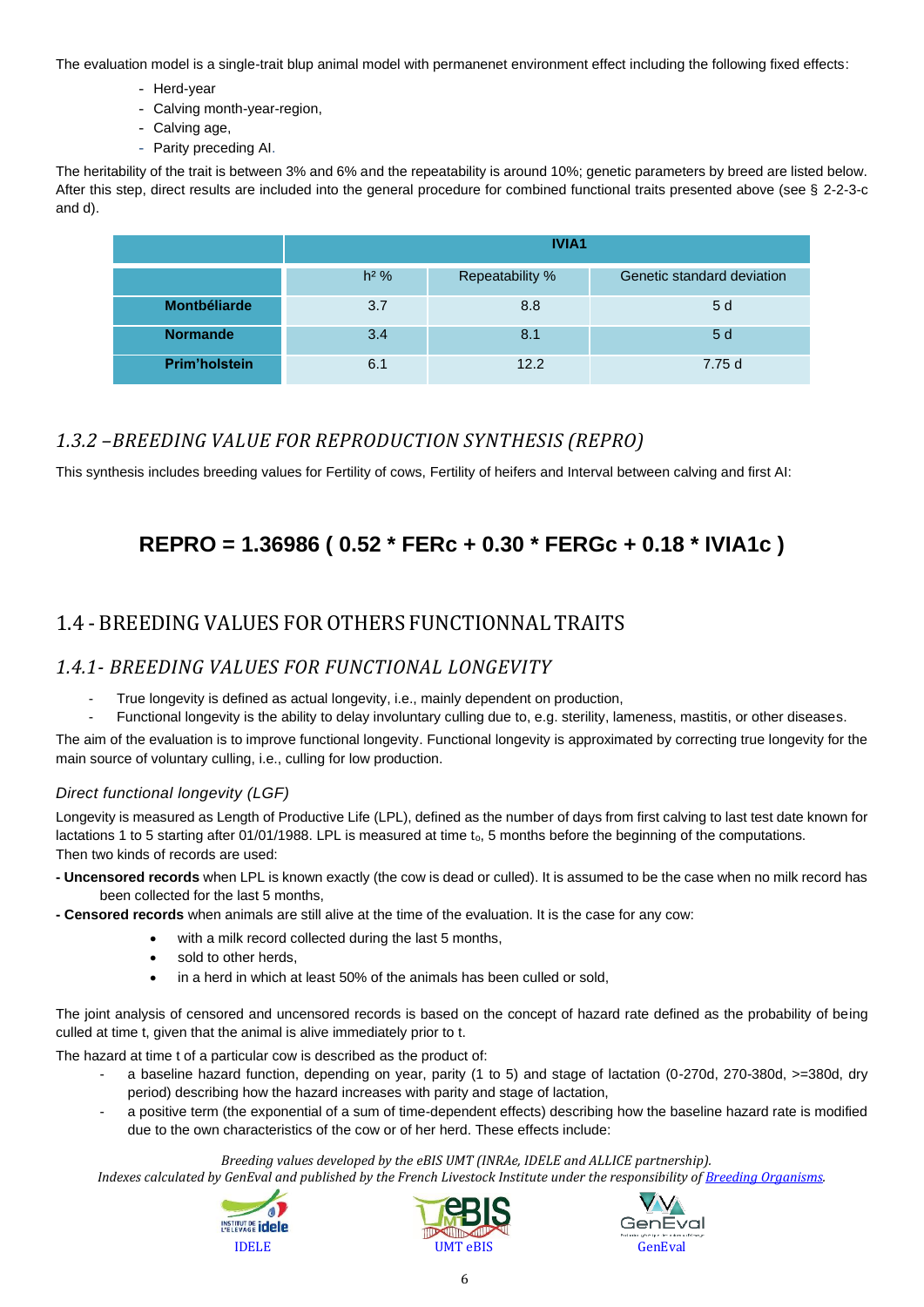- a herd effect per year effect,
- a region per year effect,
- an age at first calving effect,
- an effect of the variation of herd size per year,
- an effect of within herd level of production (within-herd class of milk production per year-season + - within herd class of protein content per year + within herd class of fat content per year).
- sire and maternal grand-sire (genetic) effects corrected for the dam's year of birth

Heritability (assuming no censoring) is 12.6 % for Holstein, 14.5 % for Montbéliarde, 11.7 % for Normande and 14% for the other breeds.

### *Combined functional longevity (LGFC)*

The published combined functional longevity merges direct information on functional longevity with information from traits genetically correlated with it (indicator traits). Whatever the trait considered, each record of a cow is summarized into one corrected record per cow and trait. Direct functional longevity, functional traits (SCC, cow fertility, heifer fertility, milking speed), milk yield and relevant type traits (up to seven traits including feet and legs, udder, body condition and other body traits) are all included into an approximate Multi-trait BLUP Animal Model. This global analysis produces three combined functional traits used in Total Merit Index (ISU) calculations, including combined longevity (LGFC). So, the LGFC reliability is increased compared to the LGF one, especially for young bulls. LGFC replaces LGF as the official B.V. for functional longevity.

### *Expression of breeding values and conditions for publication*

Breeding values (LGF) are expressed in genetic standard deviation units and the publication is allowed with a reliability of at least 50 %. The rolling base is the same as for dairy traits without any minimum threshold for reliability. Bulls with positive LGF are more desirable

# <span id="page-6-0"></span>*1.4.2- BREEDING VALUES FOR EASE OF BIRTH (NAI) AND EASE OF CALVING (VEL)*

The aim is to evaluate birth conditions (direct effect) and calving conditions (direct and maternal effects) to avoid risky matings (e.g. with heifers).

### *Data*

Calving ease scores are expressed on a scale from 1 to 5:  $1 =$  no assistance,  $2 =$  easy pulling,  $3 =$  difficult calving,  $4 =$  caesarean and 5 = embryotomy. Given the very low incidence of the last two categories, they were analysed together with code 3. Records collected since 1990 are included if, for the corresponding region year combination, there are:

- fewer than 95 % records of code 1
- at least 33 % records of male calves in 1999
- at least 25 % records of male calves in 1997-1998
- at least 20 % records of male calves before 1997

If the data from a particular region are excluded in year n, the data from this region from 1990 to n-1 are also discarded.

### *Model and genetic parameters:*

Data are analysed using a heteroskedastic threshold model.

Accounting for the heterogeneity of the residual variance adds robustness and flexibility to the model.

Records, expressed on the underlying scale are modeled including the following effects:

For the Prim'Holstein, Normande and Montbeliarde breeds:

As fixed effects:

- sex of calf by parity-age class (5 age classes in parity 1, 2 in parity 2, and 1 for each subsequent parity) interaction
- month by year interaction
- region by year interaction

As random effects:

- herd-year-season interaction (2 seasons: November to April and May to October)
- sire of calf
- sire of dam
- dam (within sire of dam)

Residual variances are described on the logarithmic scale with the effects of month year of calving, sex of calf, region and parity-age class.

For the other dairy breeds, the model includes:

As fixed effects:

*Breeding values developed by the eBIS UMT (INRAe, IDELE and ALLICE partnership).*





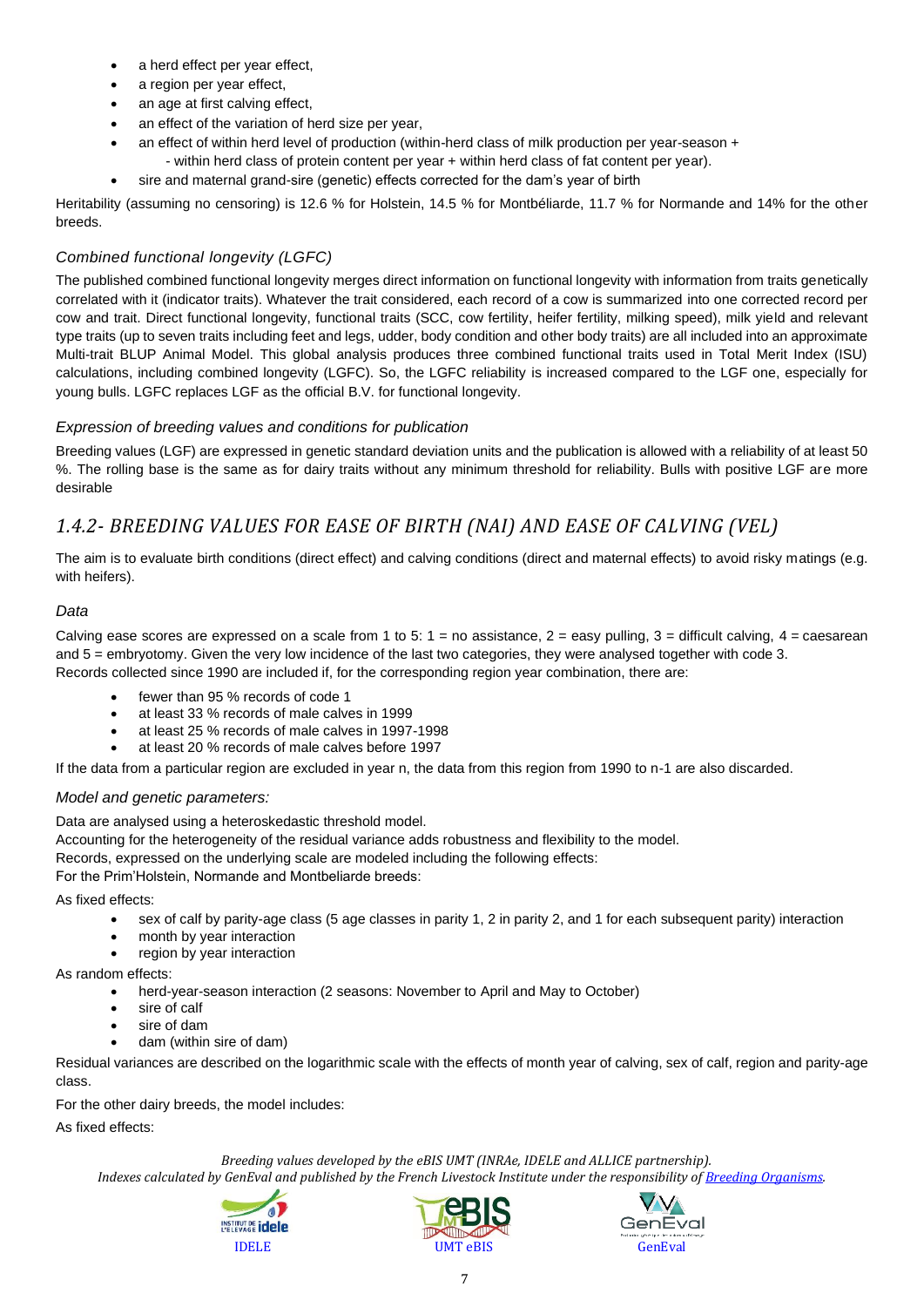- sex of the calf
- parity (4 classes: 1, 2, 3 to 5, 6 and more)
- month by year interaction

#### As random effects:

- herd by year interaction
- sire of calf
- sire of dam
- dam (within sire of dam)

For these breeds, a unit residual variance is assumed. Direct heritabilities were 5.6%, 7.8 % and 7.4 % in Holstein, Montbeliarde and Normande, while maternal heritabilities were 3.2%, 3.7 % and 4.3 % respectively. Genetic parameters of the Normande breed are used for other breeds.

### *Expression of breeding values and conditions for publication*

Breeding values (NAI and VEL) are expressed in % of easy calvings (code 1 and 2) expected from first parity dams, assuming a sex ratio of 50 %. These expected % of easy calvings are centered to 89 % for the bulls belonging to the rolling base. Publication of EBVs is allowed when reliability is at least 50 %.

# <span id="page-7-0"></span>*1.4.3- BREEDING VALUES FOR DIRECT AND MATERNAL STILLBIRTH*

The aim is to evaluate calf mortality at birth (direct effect) and mortality at calving (direct and maternal effects) within 48 hours after birth. But EBVs are expressed relative to the complementary traits: vitality at birth (VIN) and vitality at calving (VIV).

### *Data*

Breeders involved in parentage registration must also declare causes and dates of transfer for all animals according to the EU obligatory registration. A calf is considered as stillborn if its cause of transfer is "dead" and if the difference between its transfer date and its birth date is at most 2 days.

Records collected since January 1<sup>st</sup> 1999 are included for a given area, beginning with the first year when there are at least 2.5% or 3% stillborn calves, depending on the breed. In such an area, a herd is included beginning with the first year when at least one stillbirth is recorded.

#### *Model and genetic parameters*

Data are analysed using a threshold model. The model is very similar to the one used for birth and calving conditions, except that accounting for heterogeneity of the residual variance is neither feasible nor necessary for all-or-none traits.

Records, expressed on the underlying scale are modeled including the following effects:

As fixed effects:

- sex of calf by parity-age class (5 age classes in parity 1, 2 in parity 2, and 1 for each subsequent parity) interaction
- area by year interaction
- month of calving by year interaction

as random effects:

- herd year interaction
- sire of calf
- sire of dam
- dam within sire

Direct heritabilities were 3% in Holstein, 5.9% in Montbéliarde and 4% in Normande breed, while maternal heritabilities were 6.6% in Holstein, 5.8% in Montbéliarde and 4.1% in Normande breed. Genetic parameters of the Montbéliarde breed are used for other less important breeds.

#### *Expression of breeding values and conditions for publication*

Estimated breeding values (VIN and VIV) are expressed in % of calves still alive 48 hours after birth, expected from first parity dams, assuming a sex ratio of 50 %. These expected % of calves are centered to 92 % for the bulls belonging to the rolling base. Publication of EBVs is allowed when their reliability is 50 % or above.

# <span id="page-7-1"></span>1.5 - BREEDING VALUES FOR CARCASS TRAITS

Since 2015, evaluations for veal calves and young bulls have been set up.





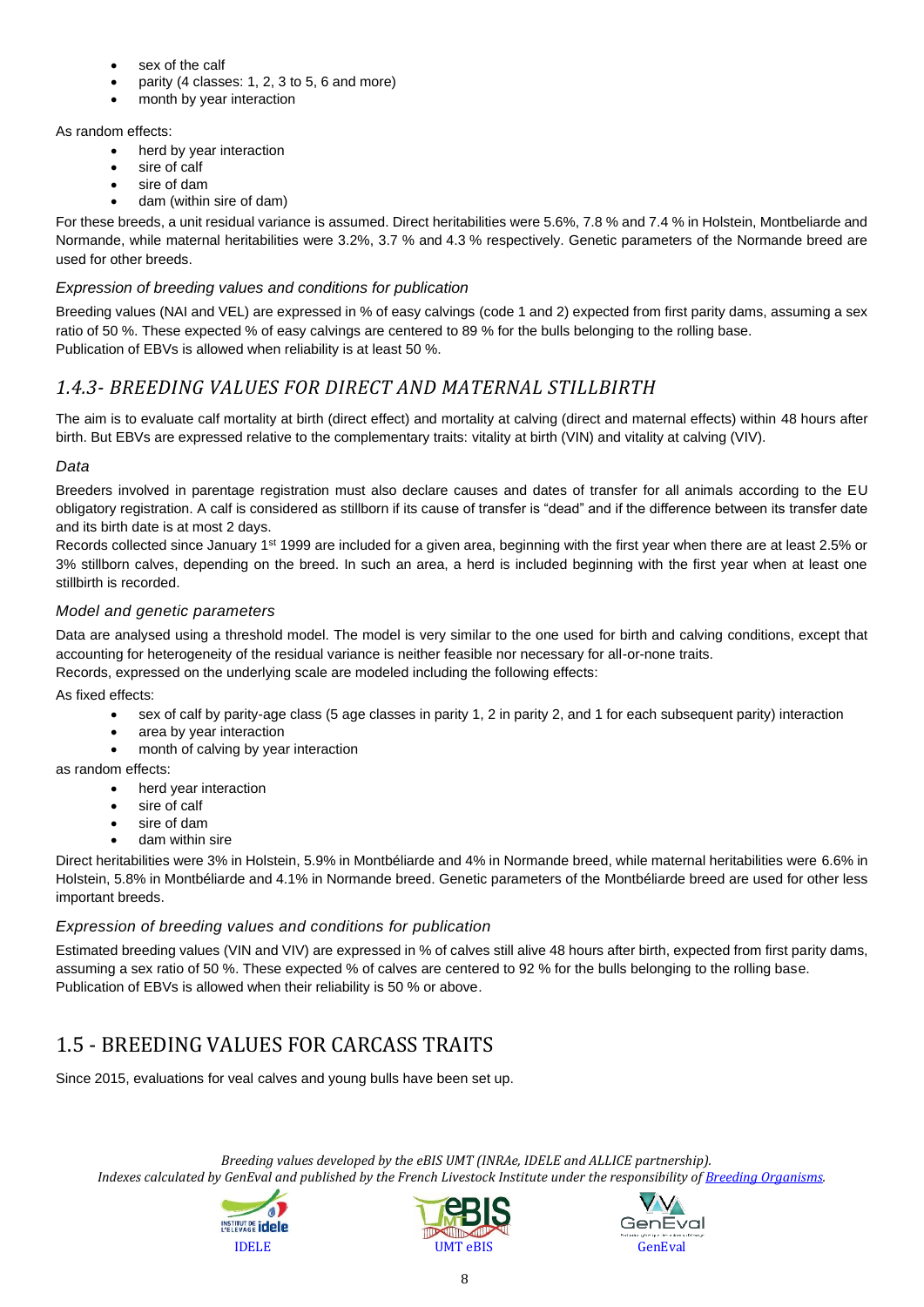# <span id="page-8-0"></span>*1.5.1 – VEAL CALVES*

Veal calves are defined as the calves slaughtered between 70 and 250 days. As long as they have a Montbéliarde mother, they are used for the evaluation, whether they are mixed race or not.

Four traits are evaluated: age at slaughter, carcass weight, carcass conformation and meat color. Data are analyzed according to a BLUP multi trait animal model, with a mother's permanent effect on the age at slaughter, correcting the following environment factors:

- father's breed;
- calf's sex;
- mother's delivering age (by year, from 2 to 11 years old or more than 12 years old);
- Fattening herd, year of birth of the calf, and the slaughter's season (October to February or March to September).

Veal calves genetic parameters (standard deviation in the first column, heritability on the diagonal, genetic correlations beyond diagonal)

|                                | <b>Standard</b><br>deviation | <b>Carcass</b><br>weight | Age at<br>slaughter | <b>Carcass</b><br>conformation | <b>Meat color</b> |
|--------------------------------|------------------------------|--------------------------|---------------------|--------------------------------|-------------------|
| <b>Carcass weight</b>          | 7.92 kg                      | 0.24                     | $-0.03$             | 0.68                           | 0.05              |
| Age at slaughter               | 2.81 <sub>d</sub>            |                          | 0.09                | 0.16                           | 0.51              |
| <b>Carcass</b><br>conformation | 0.801/3<br>class             |                          |                     | 0.34                           | $-0.42$           |
| <b>Meat color</b>              | $0.13$ class                 |                          |                     |                                | 0.11              |

The breeding values are given according to the rolling base of each evaluation, set to 0 by convention, gathering the calves of Montbéliarde mother born during the last 5 years and having performances for the 4 traits. The unity for these breeding values are the genetic standard deviation for each elementary traits and the standard deviation of the reference population for the breeding values for the synthesis traits.

The breeding values are official when the bulls CD have reached 0.50 and when they have at least 25 calves with full information.

### <span id="page-8-1"></span>*1.5.2 – YOUNG BULLS*

Young bulls are defined as the animals slaughtered between 350 and 730 days. Only the purebred animals are considered in this evaluation.

3 traits are evaluated: age at slaughter, carcass weight and carcass conformation. Data are analyzed according to a BLUP multi trait animal model, with a mother's permanent effect on the age at slaughter, correcting the following environment factors:

- Birth's month;
- Mother's delivering rank (first calf or not) \* mother's class age (in months);
- Fattening herd, year of birth of the calf, and the slaughter's season and year





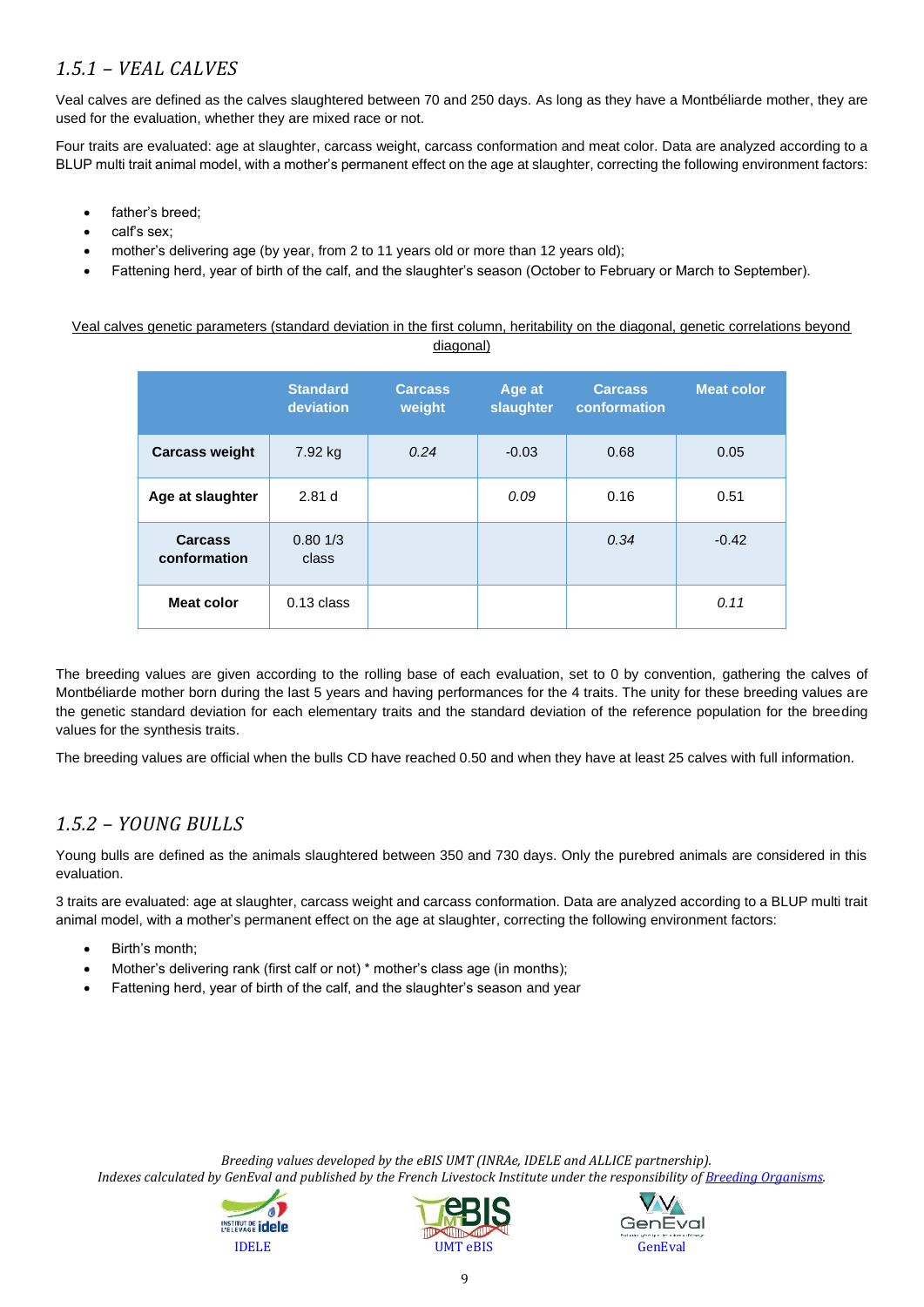#### Young bulls genetic parameters (standard deviation in the first column, heritability on the diagonal, genetic correlations beyond diagonal)

|                                | <b>Standard deviation</b> | <b>Carcass weight</b> | Age at slaughter | <b>Carcass conformation</b> |
|--------------------------------|---------------------------|-----------------------|------------------|-----------------------------|
| <b>Carcass weight</b>          | 12.4 kg                   | 0.12                  | $-0.54$          | 0.47                        |
| Age at slaughter               | 11.6d                     |                       | 0.14             | $-0.02$                     |
| <b>Carcass</b><br>conformation | $0.48$ 1/3 class          |                       |                  | 0.26                        |

The breeding values are given according to the rolling base of each evaluation, set to 0 by convention, gathering Normande young bulls born during the last 7 years and having performances for the 3 traits. The unity for these breeding values are the genetic standard deviation for each elementary traits and the standard deviation of the reference population for the breeding values for the synthesis traits.

The breeding values are official when the bulls CD have reached 0.50 and when they have at least 25 young bulls considered for the evaluation.

# <span id="page-9-0"></span>1.6 - BREEDING VALUES FOR TYPE TRAITS

Since 1988, classifiers approved by the Breed Association have been using linear scoring for type traits.

## <span id="page-9-1"></span>*1.6.1 - DATA*

First (or second) parity daughters are scored in the same time as all other contemporaries (Breed Association members) or a computer selected sample of cows in the herd (commercial breeders; 5 scored cows generally).

### <span id="page-9-2"></span>*1.6.2 - BLUP MULTITRAIT ANIMAL MODEL*

The first scoring only is considered in genetic evaluations. For a given trait data are corrected for:

- Stage of lactation \* parity (1 or 2) \* status \* year
- age at calving \* parity \* status \* year
- Herd round classifier (same herd, same classifier, same day of scoring).

« Status » is related to the way of scoring elementary body traits (measured with a stick vs eye-evaluated).

A heterogeneous variance model assuming constant heritability is applied. The Log residual variance depends on age at calving and stage of lactation (fixed effects within parity and status) and classifier (random effect within year and status, without autocorrelation) In a second step the multitrait approach is applied to corrected data.

## <span id="page-9-3"></span>*1.6.3 - BV AND RELIABILITY*

For type traits, BV's are units of genetic standard deviation (Genetic standard deviation = 12 points). The average BV rolling basis (same definition as for dairy traits) is 100. As a consequence, most of BV's are between 76 and 124. The reliability for type depends on the accuracy of ancestry evaluation and the number of test daughters and grand daughters with 0.25 heritability. Proofs are considered as official if the reliability for type is (70 % or above with at least 28 daughters).

## <span id="page-9-4"></span>*1.6.4 - TRAITS*

24 elementary traits, 3 general characteristics (Teats h2=0.39; Rump h2=0.34; Feet and Legs h2=0.09) and 4 composite indexes are evaluated.





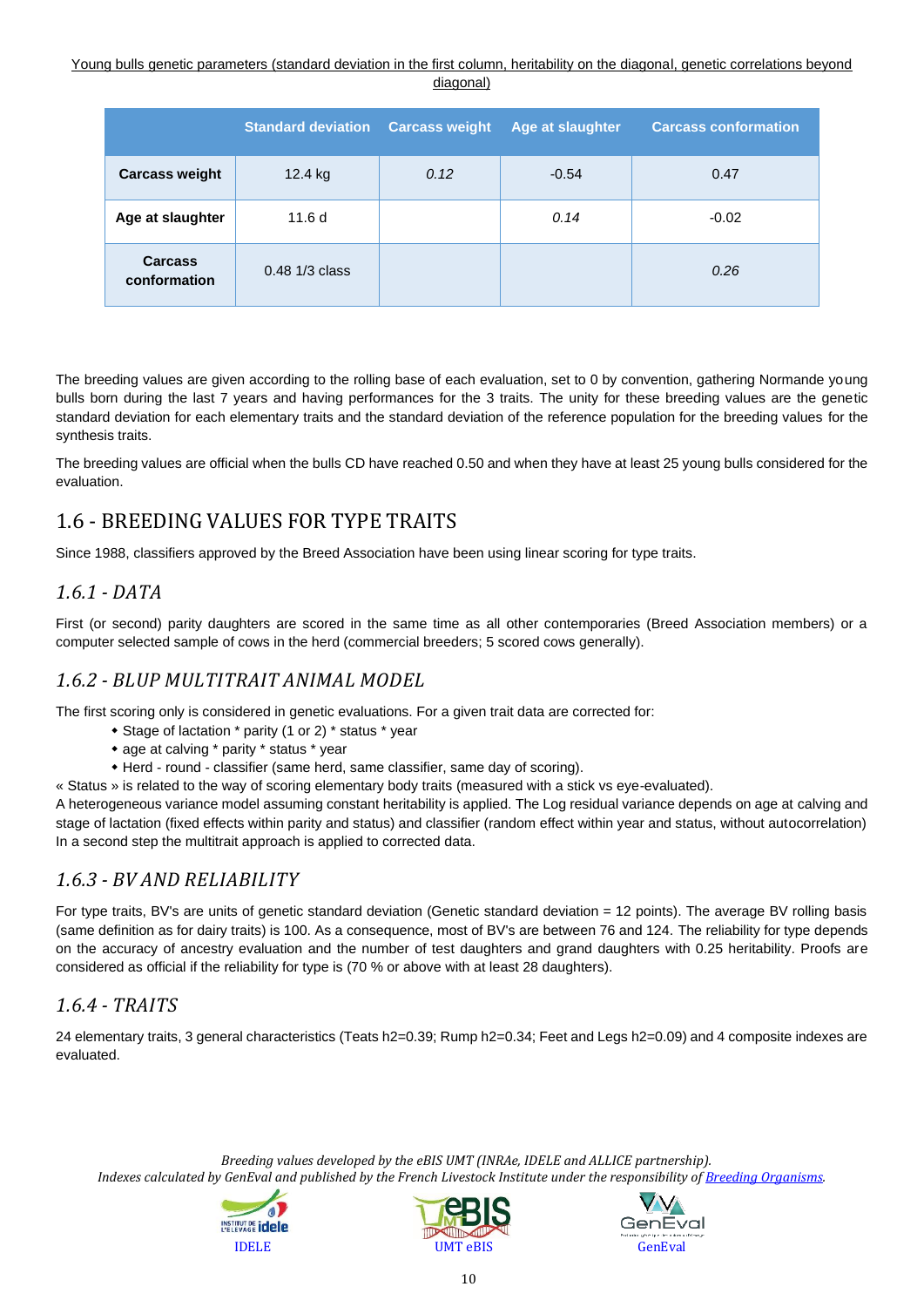| BV for linear descriptive traits |                |           |                   | <b>Composites</b>  |                                                                      |
|----------------------------------|----------------|-----------|-------------------|--------------------|----------------------------------------------------------------------|
|                                  | H <sub>2</sub> |           | < 0               | > 0                |                                                                      |
| Milking speed                    | 0.25           | <b>TR</b> | Slow              | Fast               | Udder (MA)                                                           |
| Fore udder attachment            | 0.28           | AA        | Short             | Long               |                                                                      |
| Rear udder                       | 0.18           | <b>AR</b> | Low               | High               | $1.20 * (0.10 AA + 0.05 AR +$                                        |
| <b>Udder depth</b>               | 0.31           | PJ        | Deep              | Shallow            | $0.20$ EQ + 0.05 OR + 0.15                                           |
| <b>Udder balance</b>             | 0.27           | EQ        | Low rear quarters | High rear quarters | $EA + 0.20 LI + 0.25 PJ$                                             |
| <b>Udder cleft</b>               | 0.33           | $\sqcup$  | Absent            | Deep               |                                                                      |
| Teat placement front             | 0.38           | <b>EA</b> | Apart             | Close              |                                                                      |
| <b>Teat direction</b>            | 0.35           | <b>OR</b> | External          | Internal           |                                                                      |
| Height at sacrum                 | 0.66           | <b>HS</b> | Short             | Tall               | Size (FT)                                                            |
| Chest width                      | 0.26           | LP        | <b>Narrow</b>     | Wide               | 1,195 * [0,10 HS + 0,30 LP                                           |
| Chest depth                      | 0.55           | PP        | Shallow           | Deep               | $+0.30$ PP $+0.30$ IS]                                               |
| Rump length                      | 0.44           | LB        | Short             | Long               |                                                                      |
| Width at pins                    | 0.47           | <b>IS</b> | <b>Narrow</b>     | Wide               |                                                                      |
| Rump angle                       | 0.36           | <b>IB</b> | High pins         | Sloped             |                                                                      |
| Rear legs set                    | 0.20           | <b>AJ</b> | <b>Sickled</b>    | Straight           |                                                                      |
| Feet and Legs                    | 0.20           | <b>AP</b> | <b>Bad</b>        | Good               |                                                                      |
| Joint quality                    | 0.22           | QA        | Rough             | Good               | Feet and Legs (APc)                                                  |
| Foot's angle                     | 0.14           | PI        | Open              | Close              | $1.259$ * [0.23 AJ + 0.16                                            |
| Parallelism                      | 0.15           | PA        | Splayfooted       | Parallel           | $QA + 0.11$ PI + 0.30 PA +                                           |
| Locomotion                       | 0.11           | LO        | <b>Difficult</b>  | Easy               | $0.20$ LO                                                            |
| <b>Fattening state</b>           | 0.15           | ET        | Thin              | Rounded            |                                                                      |
|                                  |                |           |                   |                    | Muscularity (Mu)                                                     |
|                                  |                |           |                   |                    | 1,164 * $[0,25 \text{ withers} + 0,25$                               |
|                                  |                |           |                   |                    | $\left  \text{0} \right $ + 0,50 thighs]                             |
|                                  |                |           |                   |                    |                                                                      |
|                                  |                |           |                   | Type (MO)          | $1,65$ * [0,45 MA + 0,15 FT +<br>$0.15 \text{ MU} + 0.25 \text{ AP}$ |
|                                  |                |           |                   |                    |                                                                      |

# <span id="page-10-0"></span>1.7 - BREEDING VALUES FOR TOTAL MERIT (I.S.U.)

Studies dealing with INEL have also produced economic values for SCC, clinical mastisis, daughter fertility, interval between calving and first AI and functional longevity relative to milk production (INEL). A direct economic value was put on overall type (MO) by the Breed Association in order to get satisfactory responses to selection for the main type traits. The selection criterion ISU (on a rolling basis, average =100, standard deviation=20 points) gathers traits expressed in genetic standard deviation units. Notice that the three functional traits are combined traits, simultaneously evaluated by an approximate multitrait BLUP animal model (see § 2-2-b).

For meat production, the Breed Association has defined a carcass synthesis given below:

# **Carcass synthesis (SYBO) = 1.973 \* [ 0.1125 ICRCjbf + 0.275 CONFjbf + 0.1125 ICRCvbf + 0.10 CONFvbf + 0.025 COULvbf + 0.225 MU + 0.15 FT ]**

At least, breeding value for ISU is defined:

# **ISU = 73 \* [ 0.0225 ICRCjbf + 0.055 CONFjbf + 0.0225 ICRCvbf + 0.02 CONFvbf + 0.005 COULvbf + 0.045 MU + 0.03 FT + 0.0725 MA + 0.065 APc + 0.00444 MG + 0.007 MP + 0.095 CELc + 0.06 LGFc + 0.07 FERc + 0.04 FERGc + 0.065 MACLc + 0.025 IVIA1c + 0.0475 TR ] + 100**





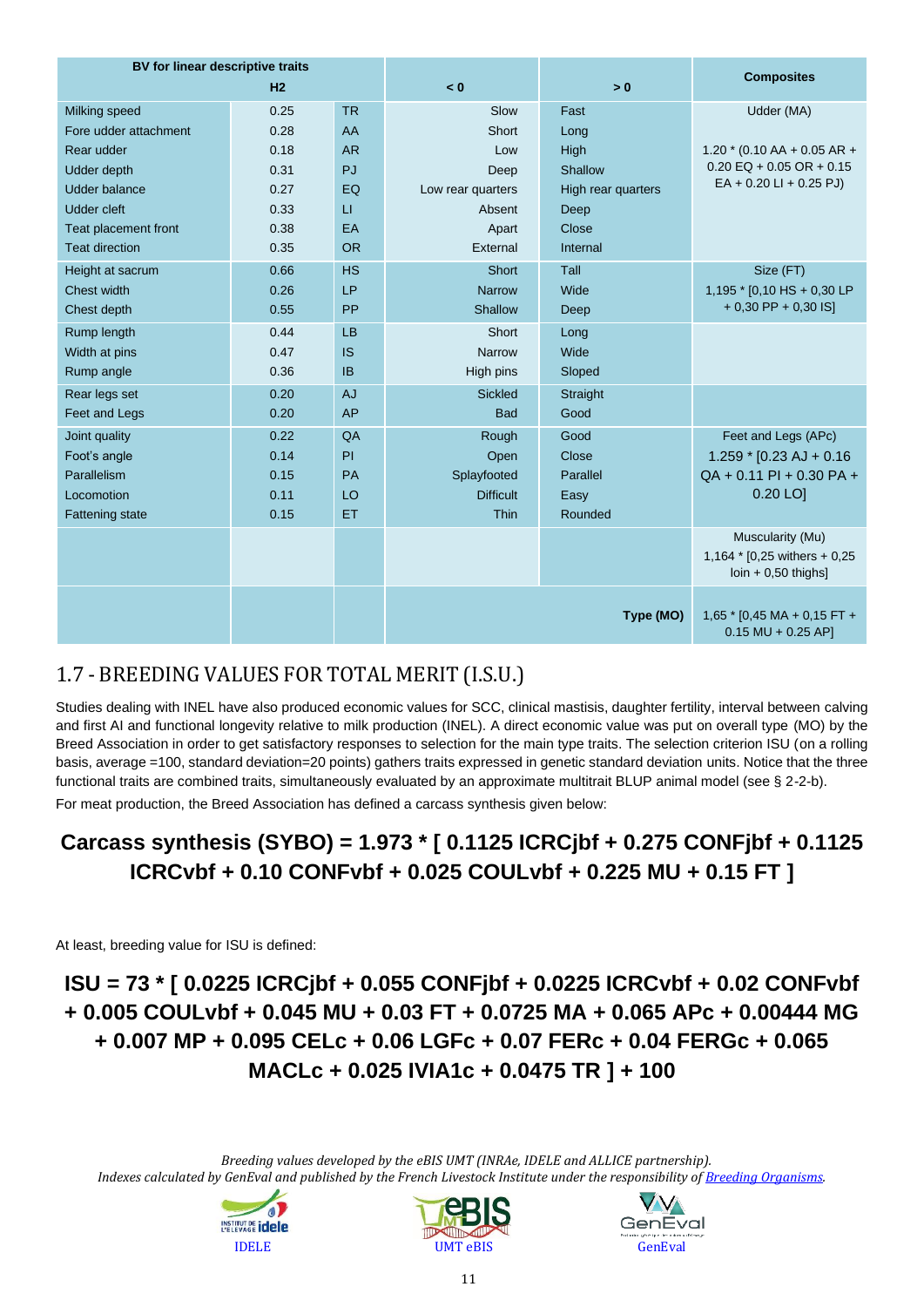# <span id="page-11-0"></span>1.8 - RESULTS

BVs are published if the bull has at least 40 daughters in 30 herds and its CD has reached the value of 70.

# <span id="page-11-1"></span>2. - GENOMIC SELECTION

# <span id="page-11-2"></span>2.1 – DEVELOPMENT OF GENOMIC EVALUATIONS

The French program of Marker assisted Selection (MAS) was set up in 2001 for the Montbéliarde, Normande and Holstein breeds in order to optimize the choice of young bulls without performance in the early steps of selection. It paved the way to a first genomic evaluation in fall 2008, followed by official genomic evaluations in June 2009, according to a model which was substantially updated in 2010 and 2015. The reference populations, initially consisting of French genotyped and progeny-tested bull of the Holstein, Montbéliarde and Normande breeds, were later increased including foreign progeny tested bulls in the Holstein (in 2010) and Brune (in 2014) breeds, through the Eurogenomics (Holstein) and Intergenomics (Brune) international consortia.

Since 2015, for the Montbéliarde and Normande breeds for which the number of progeny-tested bulls does not grow very quickly, the reference populations also include genotyped females with performances, for traits sufficiently heritable (milk production, type traits, somatic cell score).

The genomic evaluation is currently relying on prediction equations based on 43 080 Holstein bulls, 7 748 Brown Swiss bulls, 3 874 Montbéliarde bulls and 184 993 Montbéliarde cows, 3 104 Normande bulls and 69 209 Normande cows.

The phenotypes used are:

- For French bulls and traits described by linear models: DYD (« daughter yield deviations »), equal to the weighted average of yield deviations (YD = performances corrected for all non genetic effects in conventional evaluations) also corrected for the breeding value of their dams. In the particular case of the Montbéliarde and Normande breeds, this average does not include the YD of genotyped daughters;
- Since 2015, YD of genotyped cows;
- For foreign bulls or French bulls when traits are not described by a linear model (functional longevity, calving ease, ...): deregressed proofs, considered as equivalent to DYD fo foreign bulls or for French bulls when traits are not described by linear models (e.g., functional longevity or calving ease)

The genomic evaluation model developed in 2015 considers genomic information from the 54k chip or imputed from the low density (EuroG10k) chip: the 54k genotype of all animals is imputed using the FImpute software which currently appears to be the most precise and the fastest imputation tool.

#### Performances are decomposed into:

- a contribution of individual QTL (Quantitative Trait Loci) with moderate to large effects, detected using a Bayesian approach (Bayes Cpi).. For most traits, 3000 QTL are retained, instead of a maximum 700 with the previous model. The transmission of these QTL is traced through of 4-SNP (Single Nucleotide Polymorphism) haplotypes. The construction of these haplotypes has been optimized. These QTL explain 70 to 80% of the total genetic variance, against 45-50% or 55-60% previously for national and international breeds respectively;

- a contribution of many undetected QTL with tiny individual effects. Only the sum of their effect is considered, which is equivalent to consider a residual polygenic effect with an associated genomic relationship rather than the pedigree relationship matrix previously used. This sum of effects explains 20 to 30% of the total genetic variance. The genomic relationship matrix is constructed using the SNP of the EuroG10K chip, which are available for all animals, without any imputation step;

- an unexplained residual effect.





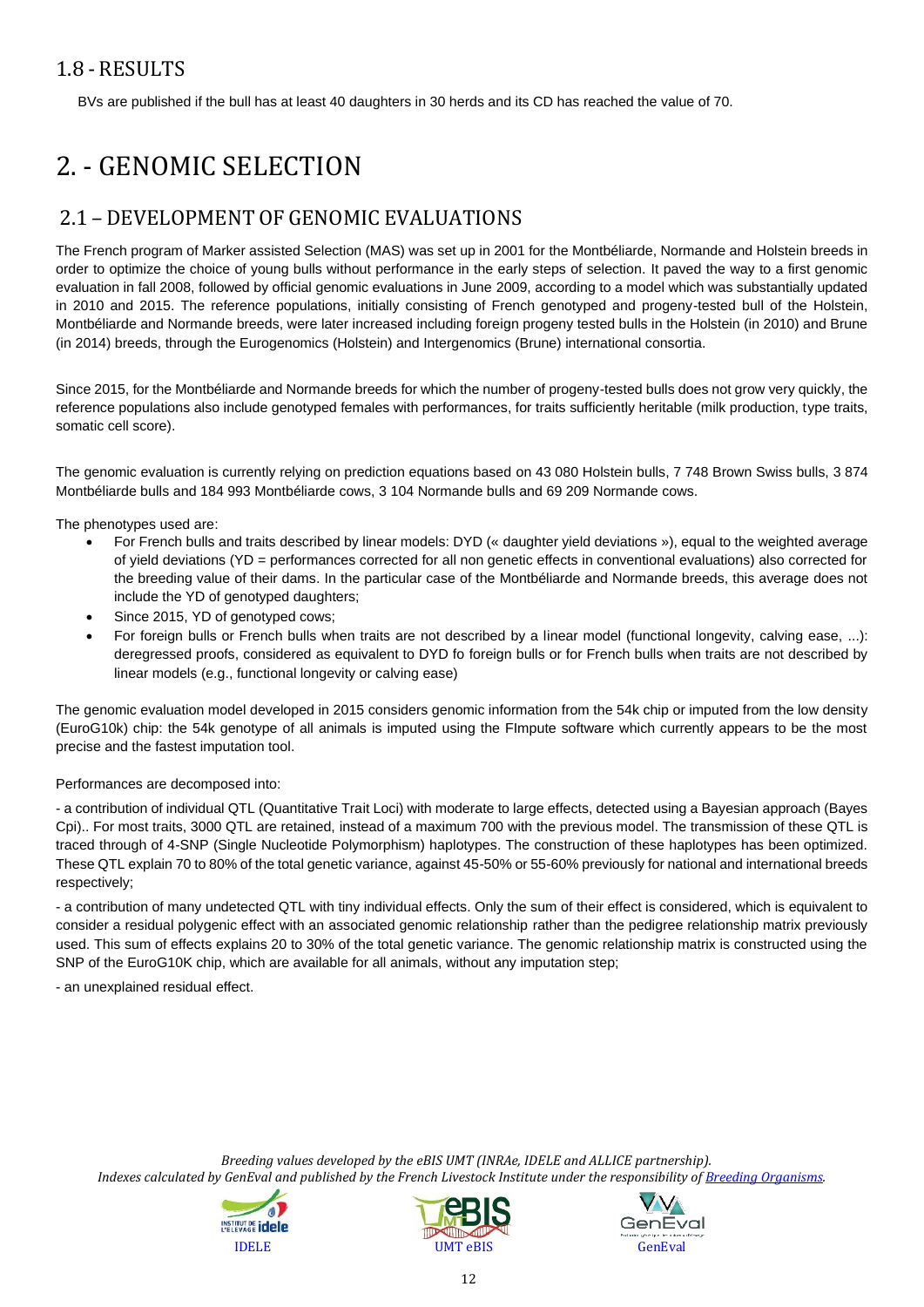This model keeps the particularity of precisely tracing large QTL with a relatively large associated fraction of the total genetic variance. These QTL are breed and trait specific. But the model also resembles a standard GBLUP model with trait-independent SNP distributed all over the genome to estimate a residual « polygenic » effect. Hence the genomic breeding value of a particular animal can be written as:

$$
G_{i} = \sum_{j=1}^{J} (H_{ij1} + H_{ij2}) + \sum_{k=1}^{K} (SNP_{ik1} + SNP_{ik2})
$$

where **Gi** is the genomic breeding value of animal i, **Hij1** is the paternal allele effect of the haplotype tracing QTL j, **Hij2** is the maternal allele effect of the haplotype tracing QTL j, SNP<sub>ik1</sub> is the effect of the paternal allele of SNP k, SNPik2 is the maternal effect of SNP k. The effects of all QTL and alleles carried by animal i are summed up to generate **G<sup>i</sup>**

# 2.2 - GENOMIC EVALUATIONS OF BULLS AND COWS

The genomic breeding values are fully comparable to polygenic breeding values: they are expressed in the same unit and with respect to the same genetic base. When they exist, they replace the polygenic effects as the official ones.

Breeding companies involved in the implementation of the initial reference populations list the bulls they want to market on the basis of their genomic breeding values. Publication of genomic indexes is allowed when their quality of their genotype is considered acceptable and when their reliability (CD) is 0.50 or higher. This threshold is lowered to 0.35 for low heritability functional traits of regional breeds (Brune and Pie Rouge).

Bulls with authorized publication in Eurogenomics (Holstein) and Intergenomics (Brune) countries are also evaluated in France and follow the same publication rules as French bulls marketed on the basis of genomic breeding values Other foreign bulls must have daughters with performances in at least 10 herds (in France or abroad) to have their genomic breeding values published in place of their MACE Interbull vales.

<span id="page-12-0"></span>A joint evaluation of Holstein and Pie Rouge (Red) breeds is planned in the near future. Meanwhile, genomic breeding values of Pie Rouge animals come from the Holstein evaluation converted to the Pie Rouge scale using the Interbull conversion formula.





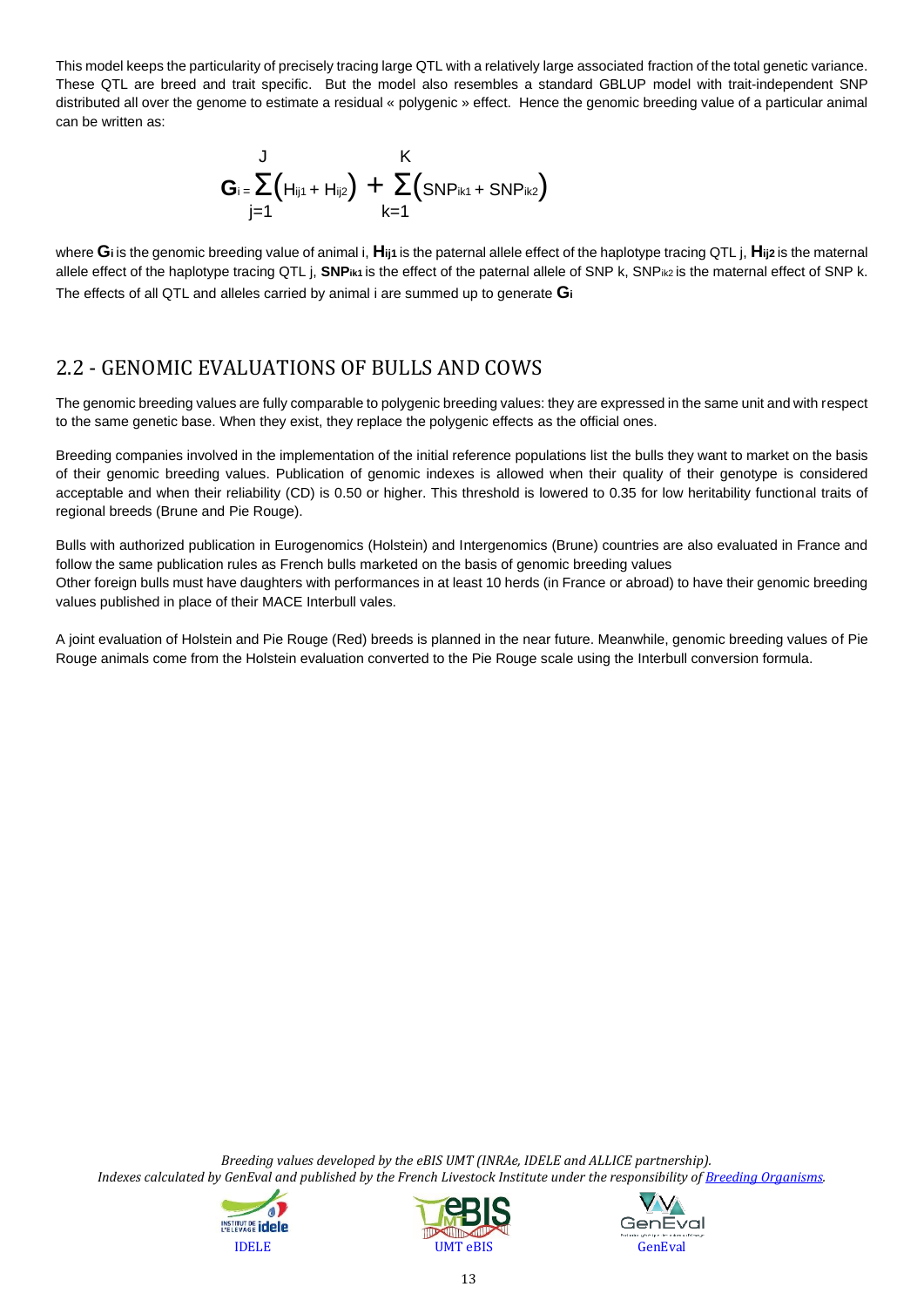# 3. - FRENCH BREED SOCIETIES

ES: old code for the French Breed Societies in France

OS: code of the French Breed Societies with agreement following the European Zootechnical Regulation (UE 2016/1012)

| Society   | <b>Bulls</b> code                | Name                                       | Adress                                                                                      | Contact details                                                                        |
|-----------|----------------------------------|--------------------------------------------|---------------------------------------------------------------------------------------------|----------------------------------------------------------------------------------------|
| <b>OS</b> |                                  | Organisme de sélection en<br>Race Normande | Zone d'Activités Le Gué Thibout<br>61 700 DOMFRONT EN POIRAIE<br><b>FRANCE</b>              | Phone: 02.33.66.66.56<br>@: contact@osnormande.fr<br>web: www.lanormande.com           |
| ES        | C013                             | <b>CIA CRESPELLE</b>                       | Domaine de la Crespelle<br>35133 LA CHAPELLE JANSON<br><b>FRANCE</b>                        | Phone: 02 99 95 22 61<br>@: contact@cia-crespelle.com<br>web: www.cia-crespelle.com    |
| ES        | S916<br>S917<br>S918<br>S950     | EVOLUTION X-Y                              | Rue Eric Tabarly<br>CS 10040<br>35 530 NOYAL SUR VILAINE CEDEX<br><b>FRANCE</b>             | Phone: 02.99.87.90.90<br>@: contact@evolution-xy.fr<br>web: www.evolution-xy.fr        |
| ES        | S956<br>S959<br>S <sub>112</sub> | ORIGEN NORMANDE                            | Domaine de Glatigny<br>50 rue Joseph Guillonneau - 14100<br><b>LISIEUX</b><br><b>FRANCE</b> | Phone: 06 85 20 49 56<br>@: m.chambrial@origenplus.com<br>web: www.origen-normande.com |





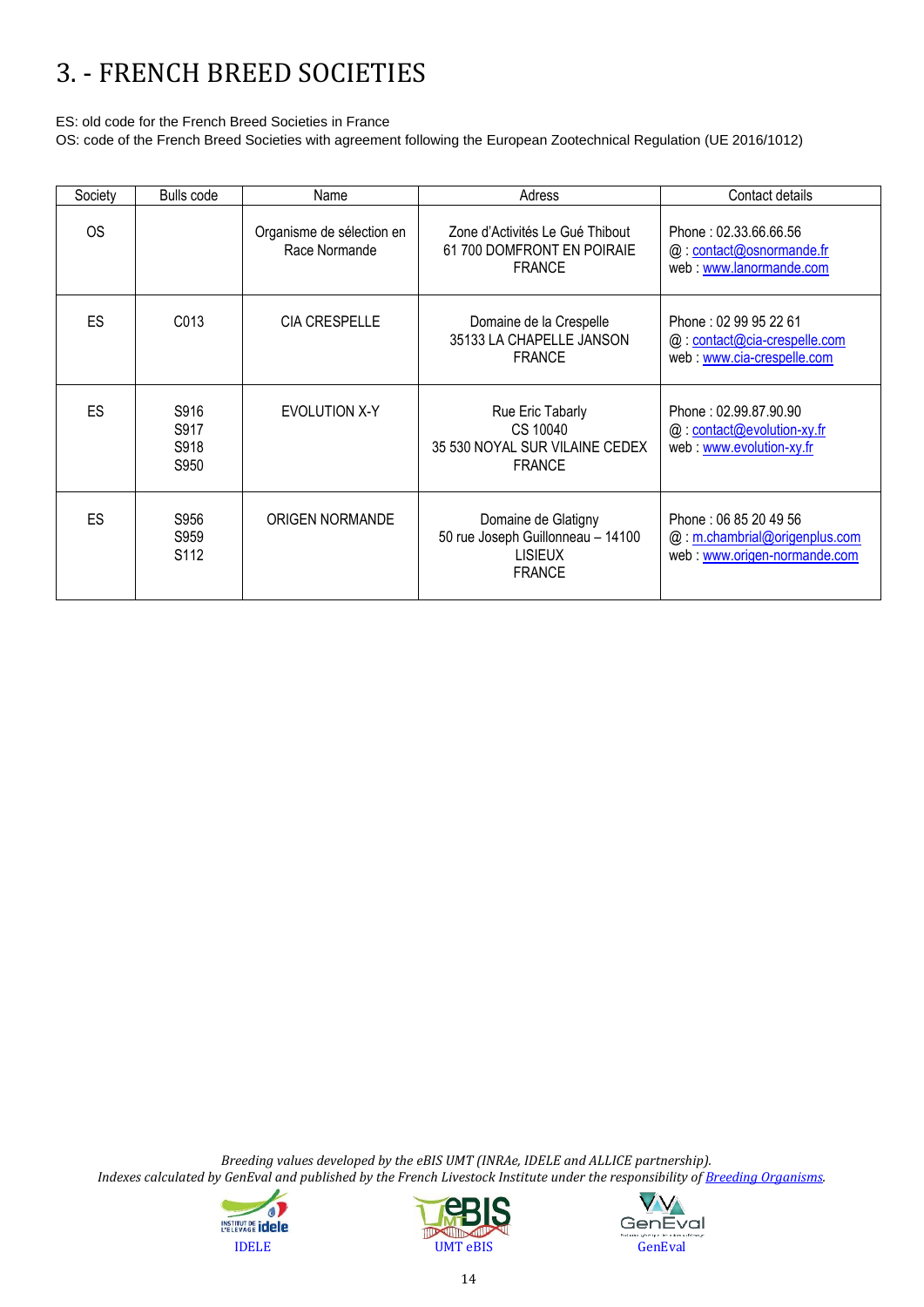#### **BIBLIOGRAPHIC REFERENCES**

-=-=-=-=-=-=-=-=-=-=-=-

Barbat A., Le Mezec P., Ducrocq V., Mattalia S., Fritz S., Boichard D., Ponsart C., Humblot P. (2010). Female fertility in French dairy breeds: Current situation and strategies for improvement*.* J. Reprod. Dev. 56: S15-S21

Bonaïti B, D. Boichard, E. Verrier, V. Ducrocq, A. Barbat, M. Briend (1990). La méthode française d'évaluation génétique des reproducteurs laitiers. I.N.R.A. Productions Animales, 1990, 3 (2), 83 -92

Boichard D., Bonaïti B., Barbat A. (1993). Effect of Holstein crossbreeding in the French black and white cattle population. J Dairy Sci., 76, 1157-1162

Boichard D et al (1995). Three methods to validate the estimation of genetic trend in dairy cattle. J Dairy Sci., 78, 431-437

Boichard D., A. Barbat, M. Briend (1997). Genetic evaluation for fertility in French dairy cattle. Gift workshop, November 23-25, Grub

Boichard D. et R. Rupp (1997). Genetic analysis and genetic evaluation for somatic cell score in French dairy cattle. Gift workshop, June 8-10 1997, Uppsala

Boichard D., A. Barbat, M. Briend (1998). Evaluation génétique des caractères de fertilité femelle chez les bovins laitiers. Journées 3R, 1998, 5, 103-106

Boichard D, Fritz S, Rossignol MN, Guillaume F, Colleau JJ, Druet T (2006). Implementation of marker-assisted selection: practical lessons from dairy cattle. In 'Proceedings of the 8th world congress of genetics applied to livestock production, Belo Horizonte, Brazil'. Communication no. 22-11

Boichard D. Guillaume F., Baur A. Croiseau P., Rossignol M.N., Boscher M.Y., Druet T. Genestout L., Colleau J.J., Journaux L., Ducrocq V., Fritz S. (2012). Genomic Selection in French Dairy Cattle. Anim. Prod. Sci., 52: 115-120

Brochard M., Boichard D., Ducrocq V., Fritz S. (2013). La sélection pour des vaches et une production laitière plus durables : acquis de la génétique et opportunités offertes par la sélection génomique. Productions Animales, 26, 145 :156

[Croiseau P,](http://www.ncbi.nlm.nih.gov/pubmed?term=Croiseau%20P%5BAuthor%5D&cauthor=true&cauthor_uid=22189606) [Legarra A,](http://www.ncbi.nlm.nih.gov/pubmed?term=Legarra%20A%5BAuthor%5D&cauthor=true&cauthor_uid=22189606) [Guillaume F,](http://www.ncbi.nlm.nih.gov/pubmed?term=Guillaume%20F%5BAuthor%5D&cauthor=true&cauthor_uid=22189606) [Fritz S,](http://www.ncbi.nlm.nih.gov/pubmed?term=Fritz%20S%5BAuthor%5D&cauthor=true&cauthor_uid=22189606) [Baur A,](http://www.ncbi.nlm.nih.gov/pubmed?term=Baur%20A%5BAuthor%5D&cauthor=true&cauthor_uid=22189606) [Colombani C,](http://www.ncbi.nlm.nih.gov/pubmed?term=Colombani%20C%5BAuthor%5D&cauthor=true&cauthor_uid=22189606) [Robert-Granié C,](http://www.ncbi.nlm.nih.gov/pubmed?term=Robert-Grani%C3%A9%20C%5BAuthor%5D&cauthor=true&cauthor_uid=22189606) [Boichard D,](http://www.ncbi.nlm.nih.gov/pubmed?term=Boichard%20D%5BAuthor%5D&cauthor=true&cauthor_uid=22189606) [Ducrocq V.](http://www.ncbi.nlm.nih.gov/pubmed?term=Ducrocq%20V%5BAuthor%5D&cauthor=true&cauthor_uid=22189606) (2011). Fine tuning genomic evaluations in dairy cattle through SNP pre-selection with the Elastic-Net algorithm. [Genet Res \(Camb\)](http://www.ncbi.nlm.nih.gov/pubmed/22189606) Dec; 93(6):409-17

Druet, T., C. Schrooten, A.P.W. de Roos (2010). Imputation of genotypes from different single nucleotide polymorphism panels in dairy cattle. J Dairy Sci 93:5443–5454

Ducrocq V. (1990). Les techniques d'évaluation génétique des bovins laitiers. I.N.R.A. Productions Animales 3 (1) 3-16

Ducrocq V. (1993). Genetic parameters for type traits in the French Holstein breed based on a multiple-trait animal model. Livestock Production Science, 36 (1993) 143-156

Ducrocq V. (2000). Calving ease evaluation of French dairy bulls with a heteroskedastic threshold model with direct and maternal effects. Interbull open meeting, May 14-15, Bled, Slovenia. Interbull Bulletin n°25, 123-130

Ducrocq V., Mathevon M. (2000). Evaluation génétique des taureaux de races laitières sur les conditions de naissance de leurs veaux et les conditions de vêlage de leurs filles, pp. 165-168 in « 7èmes Rencontres autour des Recherches sur les Ruminants ». Paris, France, 6-7 Decembre 2000

Ducrocq V., D. Boichard, A. Barbat et H. Larroque (2001). Intégration des caractères fonctionnels dans un index de sélection pour les races bovines laitières : de la théorie à la pratique. Journées 3R, 2001, 8, 333-336

Ducrocq V. (2001). a) A two step procedure to get animal model solutions in Weibull survival models used for genetic evaluations on length of productive life. Interbull meeting, August 30-31, Budapest, Hungary. Interbull Bulletin 27, 147-152

Ducrocq V. (2004). Illustration of a trend validation test for longevity evaluations. Interbull Meeting, May 29-31, Sousse, Tunisia

Ducrocq V. (2005). An improved model for the French genetic evaluation of dairy bulls on length of productive life of their daughters. *Anim. Sci,* 80, 249-256

Guillaume F., Boichard D., Ducrocq V., Fritz S. (2011). Utilisation de la sélection génomique chez les bovins laitiers. Prod.Anim.24 :363-368

Govignon-Gion A., Dassonneville R., Balloche G., Ducrocq V. (2012). Genetic evaluation of mastitis in dairy cattle in France. Proceedings of the 2012 Interbull meeting, Cork, Ireland, May 28-31 2012. Interbull Bulletin 46, 121-126

Huquet B., Leclerc H, Ducrocq V. (2012). Modelling and estimation of genotype by environment interactions for production traits in French dairy cattle. Gen. Sel. Evol. 44 :35

Journaux L., Ledos H., Mathevon M., Mattalia S., Leudet O. (2002). Organization of recording and control of data used in France to evaluate calving ease and birth weight in dairy and beef cattle. ICAR Meeting 26-31<sup>st</sup> May 2002, Interlaken (Switzerland)